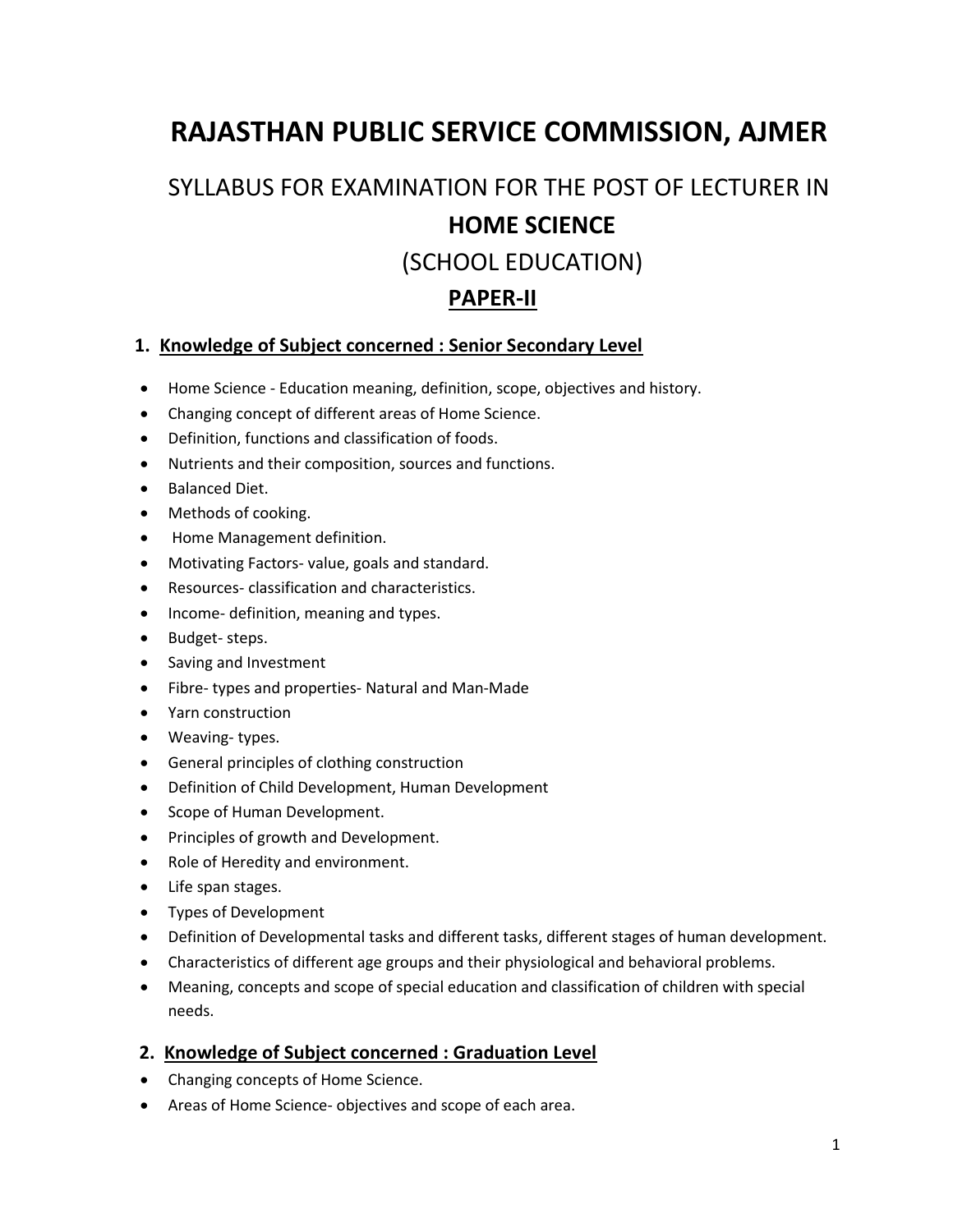- Professional organizations and Research Institutes, contributing to different areas of Home Science.
- Formal, Non-formal and Informal education.
- Programme planning, Implementation and Evaluation.
- Government and NGO's Development Programmes.
- Meaning, definition, principles and basic elements of extension education.
- Extension teaching methods.
- Communication concepts and meanings.
- Different types of communication Aids.
- Nutrients- their composition and sources.
- Recommended dietary allowances and deficiences.
- Nutritive value of important cereals, pulses, vegetables, fruits, milk and milk products, eggs, meat and fish.
- Methods of cooking- their effects on nutrients and methods of enhancing the nutrients value of foods.
- Selection, purchase and storage of foods.
- Food spoilage.
- Food preservation- importance, principles and methods.
- Food adulteration- causes, identification, preventive and control measures , food laws and standards, labels, etc.
- Changing trends in food consumption- fast foods, junk foods etc.
- Nutritional status- concept, assessment methods.
- Principles of meal planning.
- Diets of normal individual of different ages, sex, profession and physiological condition.(Pregnant and lactation)
- Dietary management during different diseases.
- Concept and type of community health and community nutrition.
- Nutrition problems of community and implication for public health.
- Current situation in India.
- Nutritional Assessment and Surveillance.
- Nutrition and health communication.
- Management Process- Planning, controlling and evaluation.
- Decision Making.
- Management of Resources- Time, money and energy.
- Work simplification- meaning, importance and its application in various household activities.
- Introduction of foundation of art- design, elements and principle of design.
- House planning/space designing.
- Selection and types of furniture and furnishing.
- Financial and legal consideration- availability of funds for having housing.
- Interior designing and Principles of arrangements.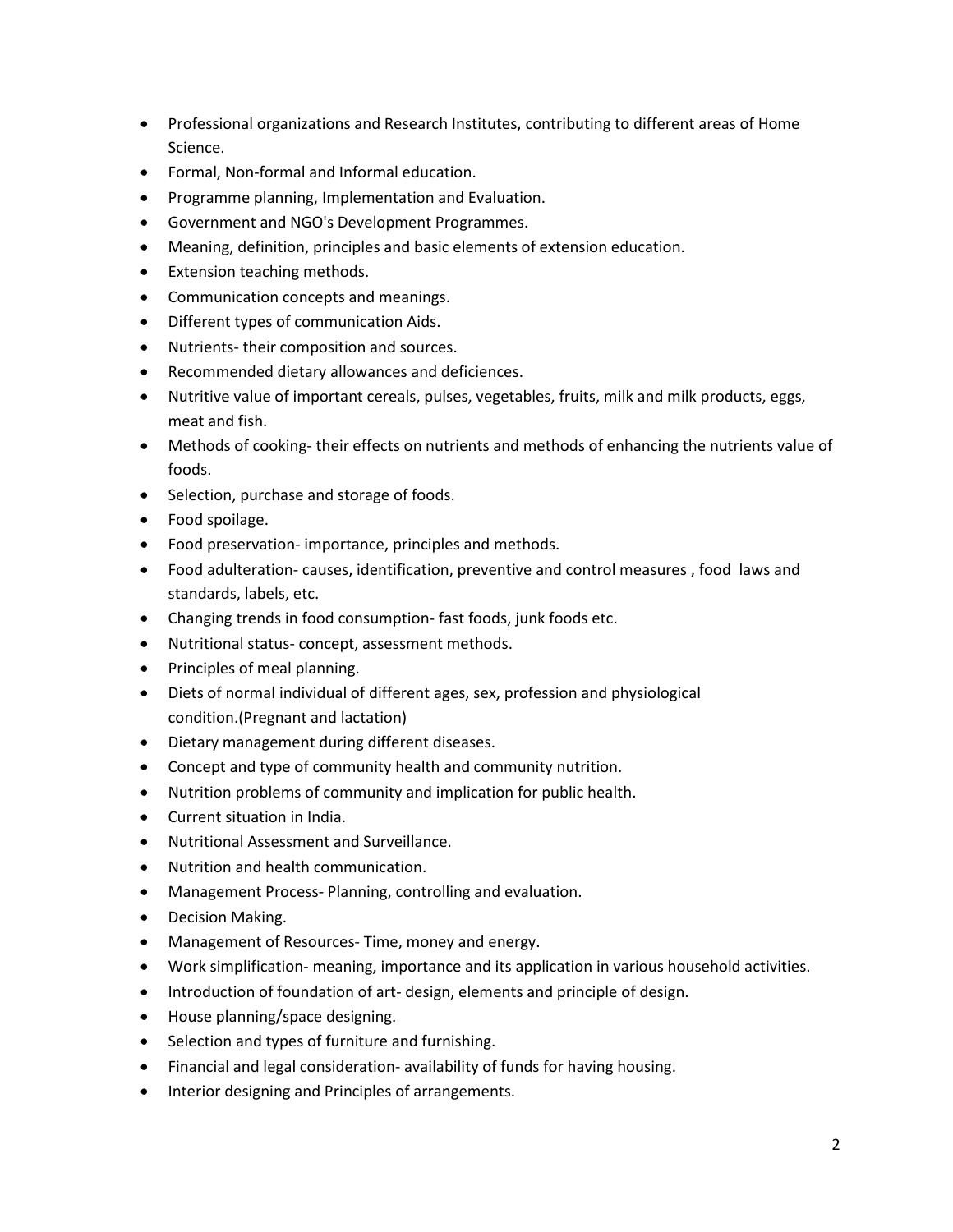- Definition, meaning and need of consumer.
- Market, consumer education methods, contents and sources.
- Consumer Aids and consumer protection.
- Taxation- need, types, effect of tax on work and saving.
- Wills and trusts.
- Early identification, treatment, prevention and rehabilitation of each category of children with special needs.
- Meaning, importance and objectives of Early Childhood care and Education.
- Different types of Early Childhood Care and Education Centers.
- Meaning and concept of developmentally appropriate programme/practice (DAP). Planning, Implementation and Evaluation of Early Childhood Programme.
- Concept of adolescent and adolescence stage and problems of adolescence stage.
- Meaning and definition of marriage, types and functions of marriage, factors of mate selection.
- Meaning and definition of family, types of family
- Population education and dynamics.
- Yarn making, weaving and other methods of fabric construction and their effect on appearance, durability and maintenance of garments.
- Different types of finishes.
- Selection, care and storage of different types of clothes including readymade garments.
- Importance of clothing, social and psychological aspects of clothing.
- Functions of clothing construction drafting and making of paper patterns.
- Body measurement- importance of taking body measurements and its relation to sizes and different types of garments.
- Preparation of fabric cutting-layout, pinning, marking and cutting.
- Wardrobe planning.
- Selection of fabrics and garments for adolescent, men and women.
- Selection and buying fabrics for various users.
- Elements, principles of design in clothing.
- Traditional Textile of India.
- Fashion Terminology and fashion cycle.

#### **3. Knowledge of Subject Concerned : PG Level**

- Extension Management and Administration.
- Extension Programme Management
- Adoption and Different of Homestead technologies.
- Participating Extension Approaches RRA, PRA and PLA.
- Participating Communication.
- Extension Planning methods.
- Communication Strategy.
- Print and Oral Communication.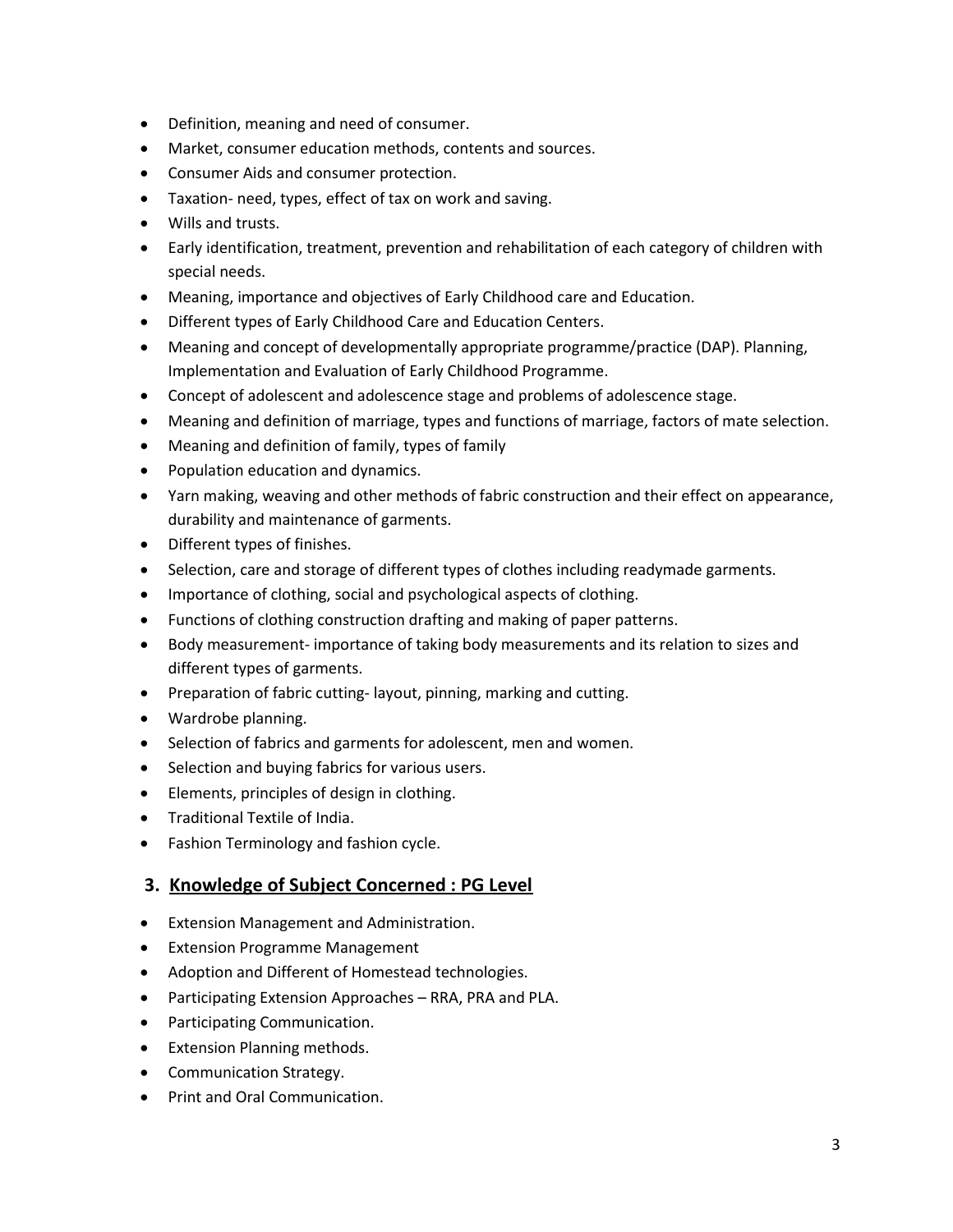- Women Empowerment.
- Entrepreneurship.
- Different methods of enhancing the nutritive value of foods forification.
- Food adulteration causes, identification preventive and control measures.
- Inter-relationship of agriculture, food, nutrition, health and population.
- Energy needs, basal metabolism and total energy requirement.
- Digestion, absorption and utilization of major nutrients.
- Nutritional Status.
- Nutritional problems in the country with special references to Rajasthan Nutrition Intervention.
- Dietary management during different diseases.
- Nutrition Policy in India.
- Nutrition Problems of community and implication for public health.
- Different organizations / Programmes working for children with special needs.
- Administration and Supervision of Early Childhood Care and Education Centres / institutes.
- Need of Guidance and Counseling at each life span stage of development.
- Marital adjustment, legal aspects of marriage. Role of mother and father in the family. Functions (Traditional and Modern) of the family and factors affecting family functions.
- Meaning and stages of family life-cycle.
- Family welfare organizations (Government and Non Government) in India.
- Parenting Styles and impact of these styles on the children.
- Family planning measures, Reproductive Health.
- Family disorganization.
- Factors influencing residential planning.
- Space designing according to various activities and family needs.
- Kitchen Types and Storage ergonomics.
- $\bullet$  Illumination purpose, Types, Lightening types unit of measurement, glare, Fixtures types & selection.
- Furniture types & selection.
- Furnishing & accessories types & selection.
- Work ergonomics Meaning & Concept.
- Work Physiology Introduction, definition & types of work static and dynamic.
- Physiological factors influencing.
- Working environment.
- Fashion terminology, sources, fashion cycle and season.
- Factors favouring of fashion cycle and season, Consumer demand and fashion marketing and fashion change.
- Paper pattern basic designing
- Draping
- Readymade Garment need and Criteria.
- Future trends in fashion technology.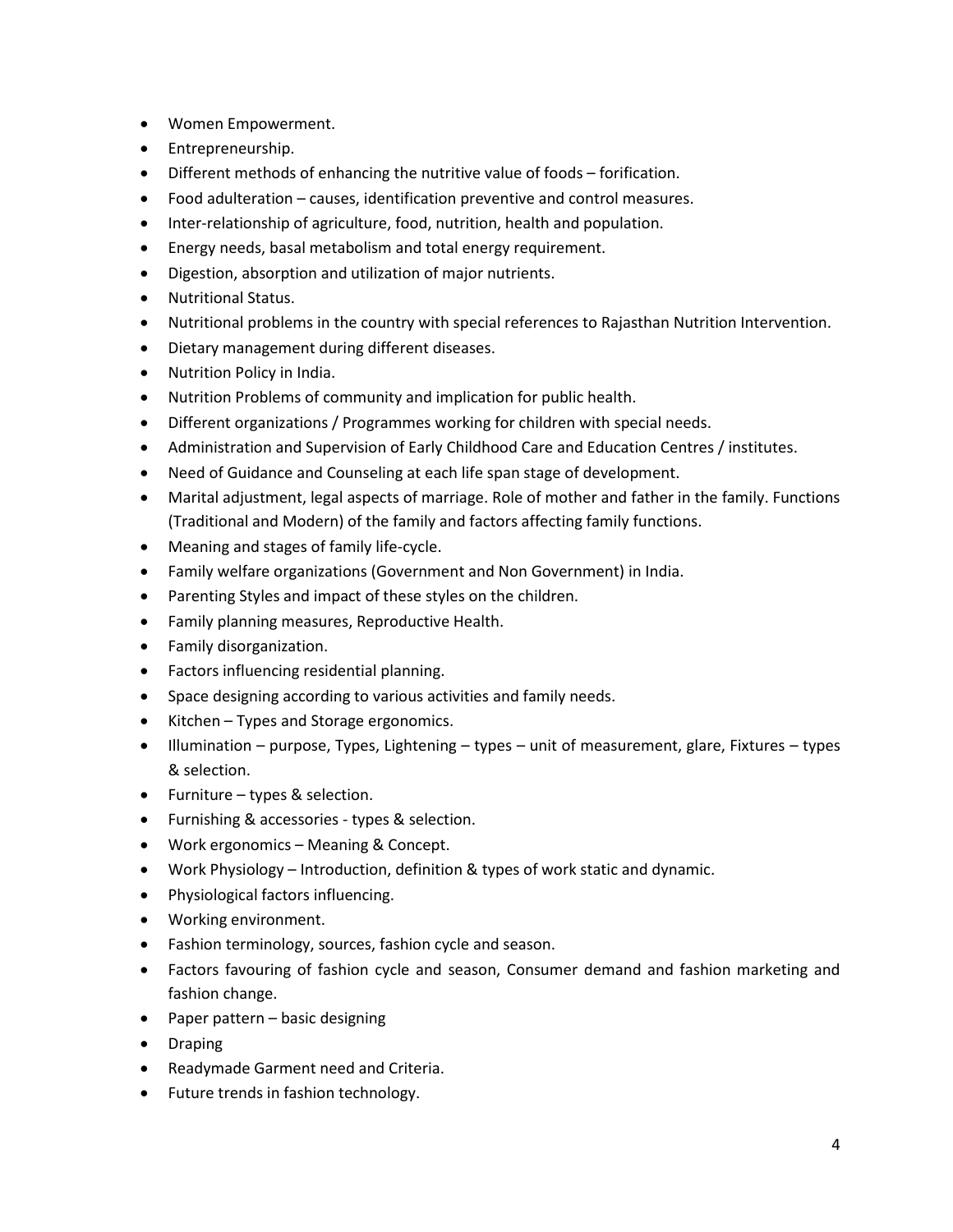• Dyes and their effects.

# **Part – IV (Educational Psychology, Pedagogy, Teaching Learning Material, Use of computers and Information Technology in Teaching Learning)**

- 1. Importance of Psychology in Teaching-Learning :
	- Learner,
	- Teacher,
	- Teaching-learning process,
	- School effectiveness.
- 2. Development of Learner
	- Cognitive, Physical, Social, Emotional and Moral development patterns and characteristics among adolescent learner.
- 3. Teaching Learning :
	- Concept, Behavioural, Cognitive and constructivist principles of learning and its implication for senior secondary students.
	- Learning characteristics of adolescent and its implication for teaching.
- 4. Managing Adolescent Learner :
	- Concept of mental health and adjustment problems.
	- Emotional Intelligence and its implication for mental health of adolescent.
	- Use of guidance techniques for nurturing mental health of adolescent.
- 5. Instructional Strategies for Adolescent Learner :
	- Communication skills and its use.
	- Preparation and use of teaching-learning material during teaching.
	- Different teaching approaches: Teaching models- Advance organizer, Scientific enquiry, Information, processing,
		- cooperative learning. Constructivist principles based Teaching.
- 6. ICT Pedagogy Integration :
	- Concept of ICT.
	- Concept of hardware and software.
	- System approach to instruction.
	- Computer assisted learning.
	- Computer aided instruction.
	- Factors facilitating ICT pedagogy integration.